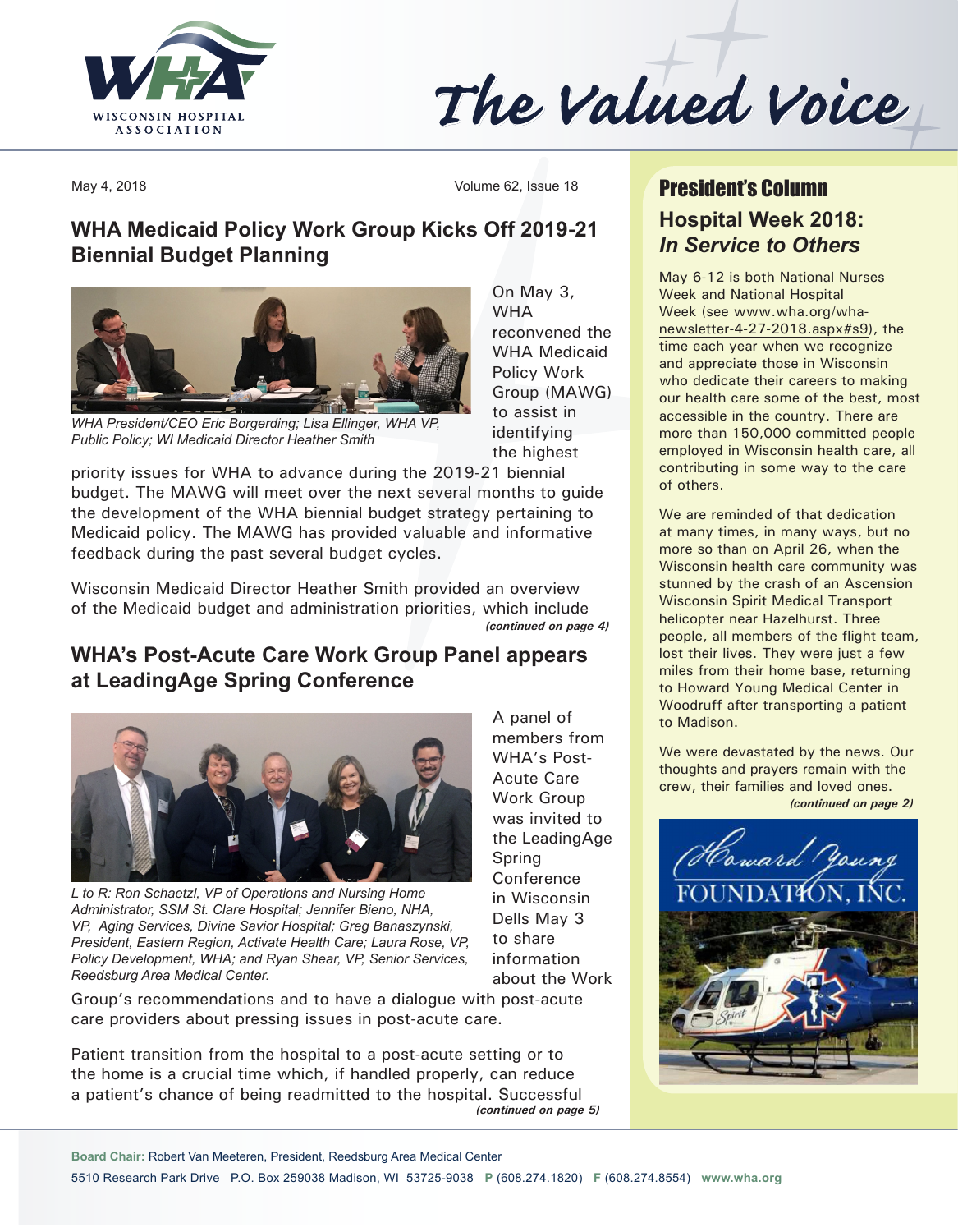## President's Column **(Cont'd. from page 1 . . . Hospital Week 2018:** *In Service to Others***)**

All of Wisconsin's dedicated caregivers, their families and those who love and support them, make sacrifices every single day to serve their fellow human beings. They devote their lives to helping people they don't know, in times of their greatest need, often putting themselves at risk for the sake of others. Each deserves recognition and our gratitude, not just during this special week, but every week and every day.

Any loss of life is difficult. When such loss comes in the course of a selfless act, in service to others, it is even harder to fathom or reconcile. It is painful, and felt far and wide. Tragedies like this remind us not only how precious life is, but how thankful we are for those who work every day to preserve it, even at the risk of their own.

The WHA team expresses its deepest sympathies to the families, loved ones and colleagues of pilot Rico Caruso, 34, Hazelhurst; crewman Klint Mitchell, 30, Watersmeet, MI; and crewman Gregory Rosenthal, 43, Mosinee.

During this special week, please keep these dedicated health care servants and their loved ones in your thoughts and prayers—and take a moment to thank someone who works in service to others in Wisconsin health care.

The Howard Young Foundation has set up a "Helping Hands" fund to benefit the families of the Ascension Wisconsin Spirit Medical Transport team. Visit www.howardyoungfoundation.org to make a donation. You may also mail donations to the Howard Young Foundation, PO Box 470, Woodruff, WI, 54568 (make checks payable to Howard Young Foundation – Spirit).

Eric Borgerding, President/CEO

#### **Hospitals and Partners Practice Emergency Plan for Pandemic Response** *29 hospitals participate in South Central WI Healthcare Emergency Readiness Coalition exercise*

Over 270 hospitals, EMS, trauma, public health, and other emergency response personnel from South Central Wisconsin—including representatives from 29 hospitals—gathered in Madison last month to practice an emergency plan to respond to an influenza outbreak.

The exercise provided opportunities for collaboration during a response to an influenza pandemic, including communication and information sharing, point-of-dispensing operations, medical surge coordination, and management of fatalities and shortages in drugs and medical supplies. While the Coalition's exercise focused on how to respond to an influenza outbreak, the emergency plan that was tested is applicable to any pandemic or infectious disease outbreak.

"Participants left the exercise realizing that we are stronger together as a coalition than any of us working alone," said Jennifer Behnke, MPH, coordinator, South Central Wisconsin Healthcare Emergency Readiness Coalition, which organized the exercise. "We can leverage this capacity for coordination and collaboration to effectively respond to emergencies of all kinds."

The Coalition is a group of health care organizations and emergency preparedness and response partners (e.g., hospitals, EMS, trauma, and public health) in 14 counties in South Central Wisconsin that collaborate for the common goal of uniform and unified response to mass casualty incidents and other emergencies, including pandemics. The Coalition receives funding and other support from the Wisconsin Healthcare Emergency Preparedness Program (WHEPP), which is a program administered by the Wisconsin Department of Health Services in partnership with WHA and other stakeholders to support emergency preparedness planning and response.

If you have questions regarding emergency preparedness, contact Andrew Brenton, WHA assistant general counsel, at 608-274-1820 or *[abrenton@wha.org](mailto:abrenton@wha.org)*, or visit: [www.wha.org/emergencyPreparedness.aspx](http://www.wha.org/emergencyPreparedness.aspx).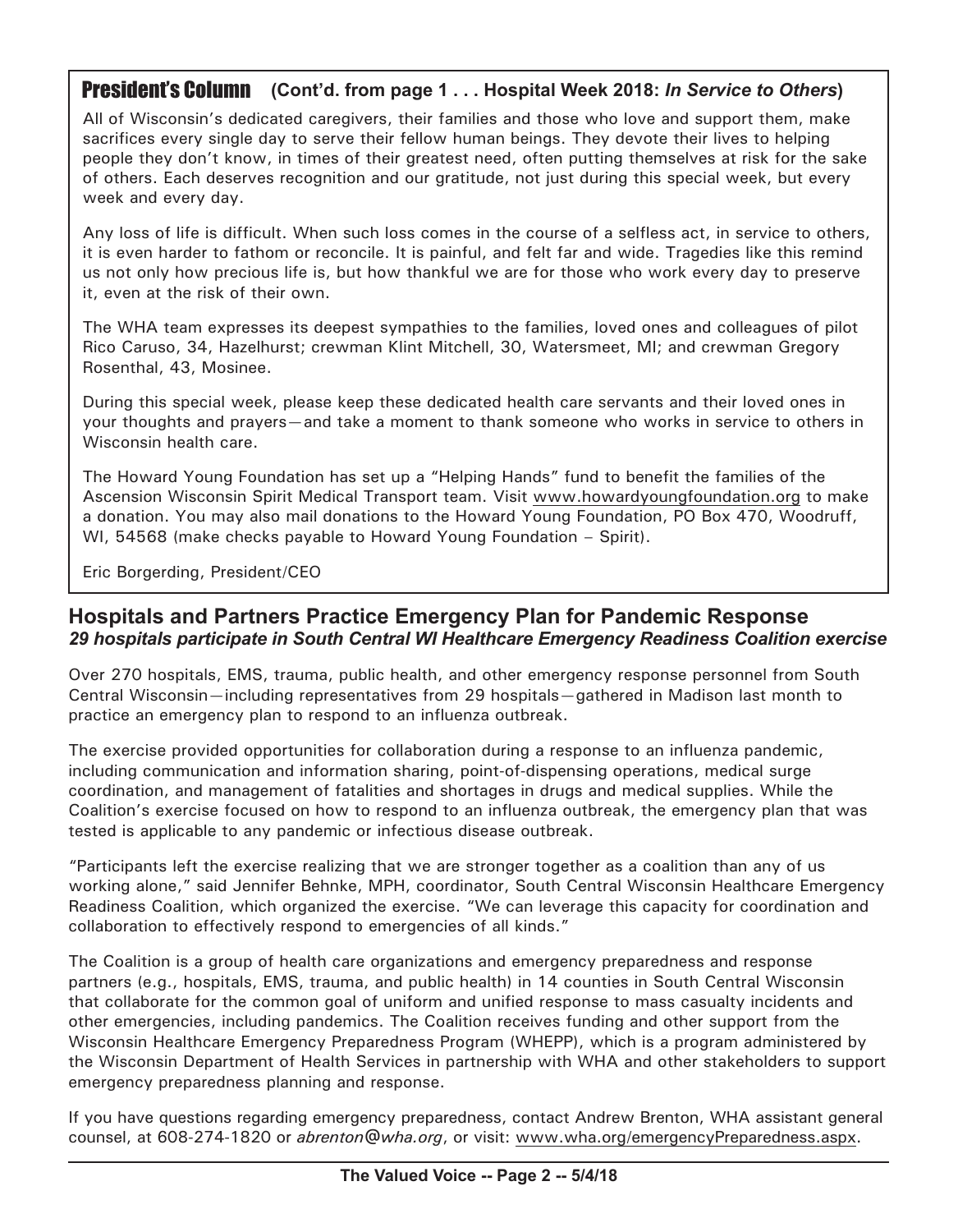## **2018 Wisconsin Rural Health Conference, June 27-29 in Elkhart Lake**

Make your plans now to attend the 2018 Wisconsin Rural Health Conference, scheduled June 27-29 at The Osthoff Resort in Elkhart Lake. This annual event is the statewide forum for examining the issues that most impact small and rural hospitals, networking and collaborating with colleagues and bonding with your team of senior staff and members of your hospital board of trustees.

Make attendance at this year's conference a priority by registering today. The conference agenda and online registration are available at [www.cvent.com/](http://www.cvent.com/d/3gqkxj)d/3gqkxj.

## **Call for Nominations: 2018 Global Vision Community Partnership Award** *Nominations due to WHA Foundation by July 13*



Honor one of your hospital's community health projects by submitting a nomination for a 2018 Global Vision Community Partnership Award, presented by the WHA Foundation.



This competitive grant award is presented to a community health initiative that successfully addresses a documented community health need.

The Award, launched by the WHA Foundation in 1993, seeks to recognize and support ongoing projects that support community health.

Any WHA hospital member can nominate a community health project. The project must have been in existence for a minimum of two years and must be a collaborative or partnership project that includes a WHA member hospital and an organization(s) within the community. The official call for nominations for the 2018 award is included in this week's packet.

Nominations are due July 13, 2018. Nomination forms can also be found on the WHA website at [www.wha.org/global-vision-comm-partnership.aspx.](http://www.wha.org/global-vision-comm-partnership.aspx) For more information about the award, contact Jennifer Frank at *[jfrank@wha.org](mailto:jfrank@wha.org)* or 608-274-1820.

## **WADVS Annual Conference for Directors of Volunteer Services, June 14-15**

The Wisconsin Association of Directors of Volunteer Services (WADVS) is hosting its annual conference for health care directors of volunteer services June 14-15 at Holiday Inn American Center in Madison.

This annual event provides health care volunteer resource professionals the opportunity to think differently about their roles in the overall delivery of care and identify best practices from fellow colleagues and leaders in the field. The 2018 conference will include sessions focused on recruiting, retaining and engaging volunteers, as well as improving customer service and combating burnout.

Anyone who is responsible for volunteer management in a health care setting is welcome to attend. In addition, those who hold the CAVS certification can earn continuing professional education hours to maintain that certification.

Full conference information and a registration form can be viewed at [www.wadvs.org](http://www.wadvs.org). Questions should be directed to Dawn Meier at *[dawn.meier@ssmhealth.com](mailto:dawn.meier@ssmhealth.com)*.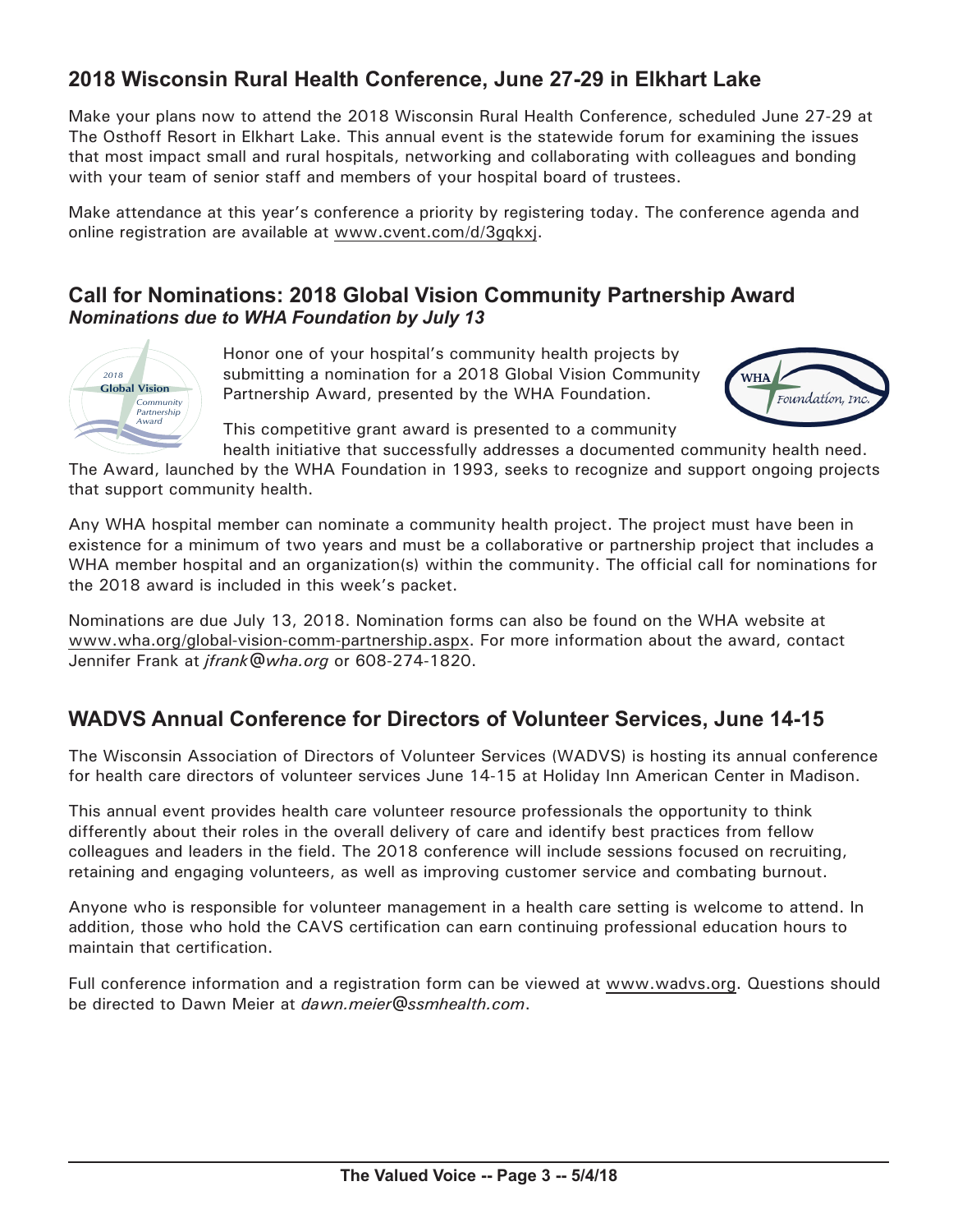# **Fast Facts from the WHA Information Center**

## **May is Mental Health Awareness Month**

This month focuses on information that will encourage positive actions and protective measures for one's own mental health and whole-body health.



The WHA Information Center has provided some information from 2017 regarding mental health in Wisconsin. Unless specified below, WHA Information Center reviewed inpatient, observation and emergency department visits.

- Number of ER visits where mental health was the reason for the visit: 68,724 (3.7%)
- Average length of stay for inpatient mental health disorders (includes acute care and psychiatric care facilities and units): 7.9 days
- Percentage of visits for 13-18 year olds where mental health disorders were the reason for the visit or admission: 11.2%
- Percentage of adult visits and admissions where a diagnosis of schizophrenia or bipolar disorder was present: 0.9%
- Number of visits or admissions classified with substance dependence or abuse: 45,849 (1.8%)

*Data provided by the WHA Information Center (WHAIC). WHAIC [\(www.whainfocenter.com\)](http://www.whainfocenter.com) is dedicated to collecting, analyzing and disseminating complete, accurate and timely data and reports about charges, utilization, quality and efficiency provided by Wisconsin hospitals, ambulatory surgery centers and other health care providers.*

#### **Continued from page 1 . . . WHA Medicaid Policy Work Group Kicks Off 2019-21 Biennial Budget Planning**

opioid abuse, telehealth and health care workforce recruitment. Smith welcomed ideas from WHA membership as the Department of Health Services develops their agency budget this summer.



*The Medicaid Policy Work Group meeting, May 3, 2018*

WHA President/CEO Eric Borgerding encouraged the Work Group to think creatively about targeted reimbursement strategies, and to think "beyond the hospital walls" to initiatives with community partners that influence overall population health and ensure other stakeholders are at the table.

Lisa Ellinger, WHA vice president, public policy, provided an overview of Medicaid funding and enrollment, a status report on the reinsurance (1332) and childless adult (1115) waivers, and facilitated a group discussion on reimbursement, financing, coverage, care coordination and population health.